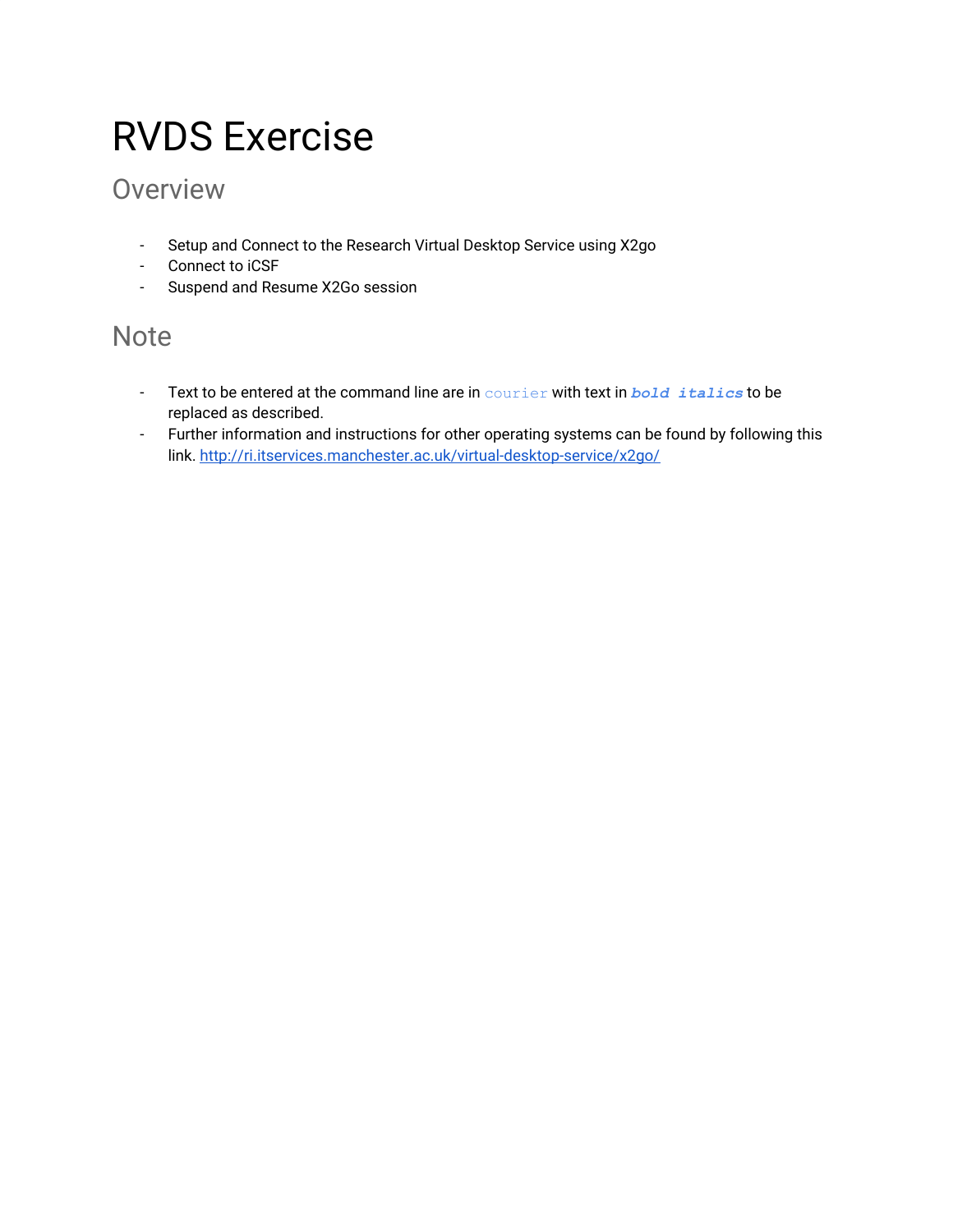# 1. Virtual Desktop -- X2Go

- The PCs should have **X2Go** installed look under **Start -‐> Programs** or for an icon on the desktop that looks like a big X.
- Now do a little bit of configuration.
- **Session >> New Session**

#### **Session TAB**

| Session preferences - nyxS linux desktop                         | P<br>$\overline{\mathbf{X}}$ |
|------------------------------------------------------------------|------------------------------|
| Session<br>Shared folders<br>Connection<br>Input/Output<br>Media |                              |
| Session name: ( nyx5 linux desktop)<br>OR nyx6, nyx7             |                              |
| << change icon                                                   |                              |
| Path:<br>1                                                       |                              |
| Server                                                           |                              |
| nyx5.itservices.manchester.ac.uk<br>Host:<br>OR nyx6, nyx7       |                              |
| Your UoM IT username<br>Login:                                   |                              |
| SSH port: 22                                                     | $\frac{1}{x}$                |
| Use RSA/DSA key for ssh connection:                              |                              |
| Try auto login (ssh-agent or default ssh key)                    |                              |
| Kerberos 5 (GSSAPI) authentication                               |                              |
| Delegation of GSSAPI credentials to the server                   |                              |
| Use Proxy server for SSH connection                              |                              |
| Session type                                                     |                              |
| MATE<br>Command:                                                 |                              |
|                                                                  |                              |
| Cancel                                                           | <b>Defaults</b><br>ä         |

- Set the host to be one of the following:
	- nyx5.itservices.manchester.ac.uk OR
	- nyx6.itservices.manchester.ac.uk OR
	- nyx7.itservices.manchester.ac.uk
- Set the login to be your central University username.
- Set the Session type to be MATE for use with nyx5 and nyx6 and nyx7.
- **DO NOT** select OK just yet. **DO** select the Connection tab.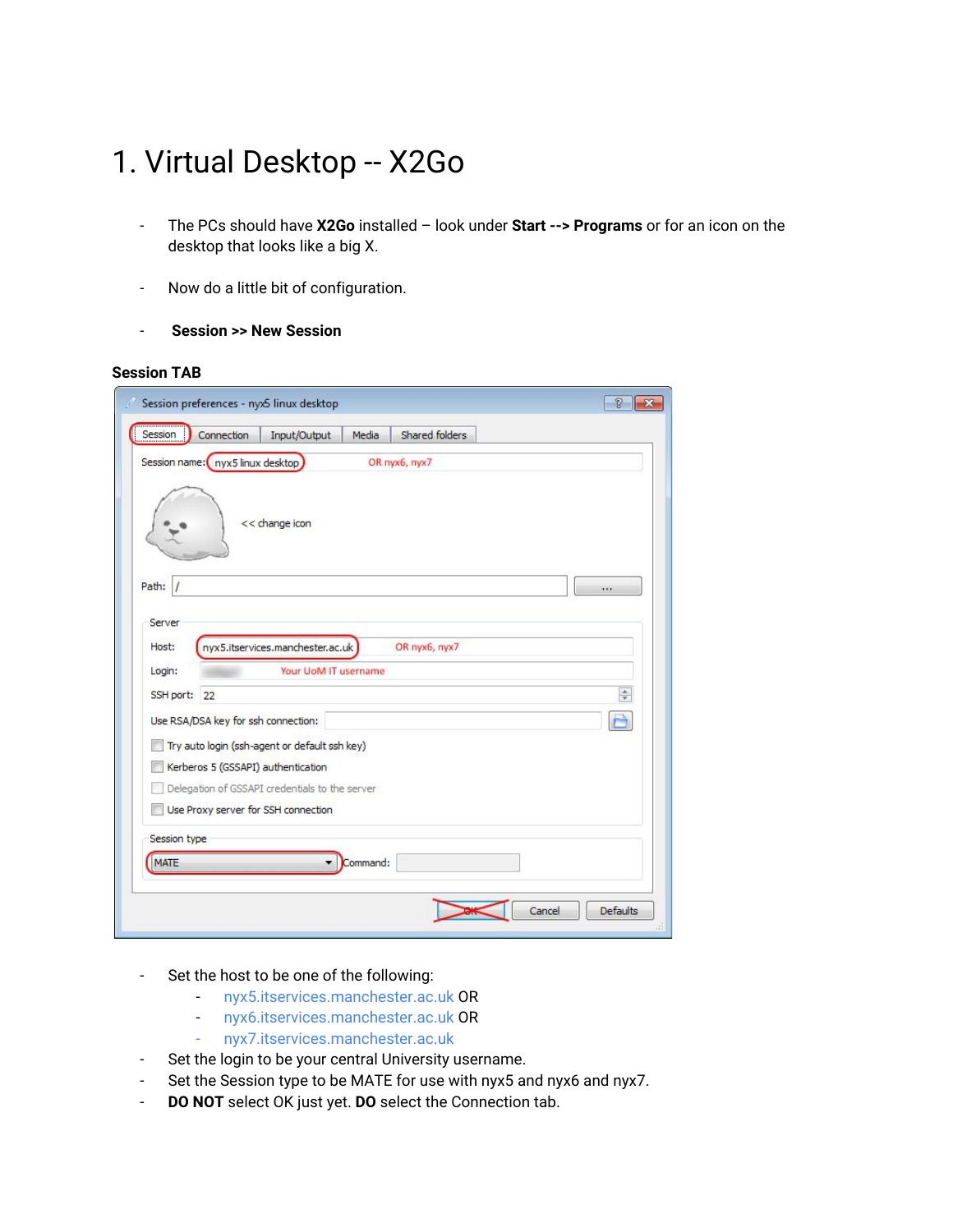#### **Connection TAB**

| Connection speed |               | EG: From home |          | EG: From campus |
|------------------|---------------|---------------|----------|-----------------|
|                  | $\mathcal{L}$ |               | $\geq 1$ |                 |
| <b>MODEM</b>     | <b>ISDN</b>   | <b>ADSL</b>   | WAN      | LAN             |
| Image quality: 9 | ÷             |               |          |                 |
|                  |               |               |          |                 |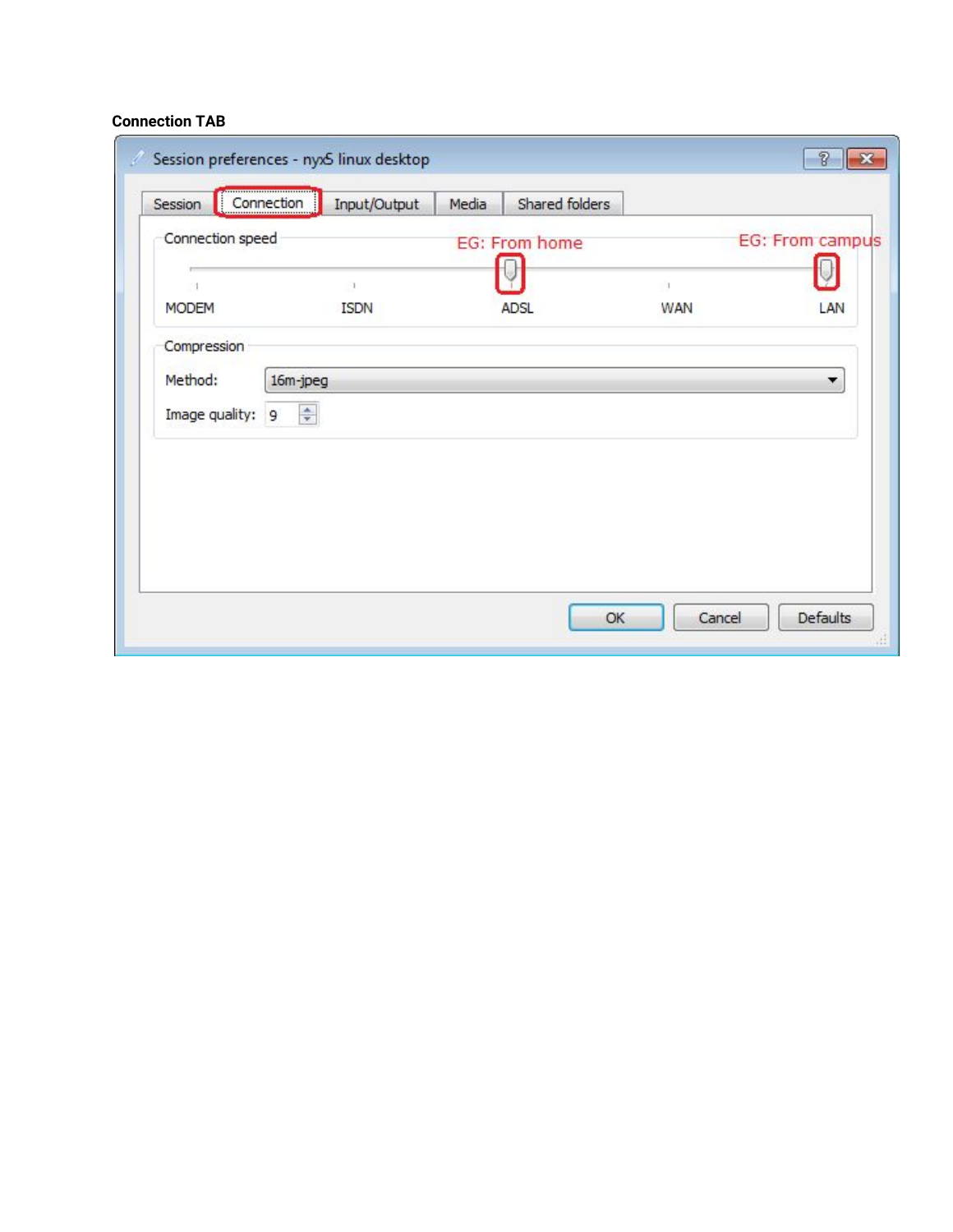#### **Input/Output TAB**

| Session                     | ŧ<br>Connection                                                | Input/Output<br>Media        | Shared folders                                                                        |                               |  |
|-----------------------------|----------------------------------------------------------------|------------------------------|---------------------------------------------------------------------------------------|-------------------------------|--|
| Display<br><b>Eulscreen</b> |                                                                |                              | Previous x2godient versions<br>used one tab named "settings"<br>Desktop window can be |                               |  |
| Custom                      | 수<br>Width:<br>800<br>Maximum available                        | Height: 600<br>$\frac{4}{7}$ | desktop's window border.                                                              | resized later by dragging the |  |
|                             | 승<br>Set display DPI<br>96                                     |                              |                                                                                       |                               |  |
|                             | Xinerama extension (support for two or more physical displays) |                              |                                                                                       | <b>Tick if required</b>       |  |
| Clipboard Mode              |                                                                |                              |                                                                                       |                               |  |
|                             | Bidirectional copy and paste                                   |                              |                                                                                       |                               |  |
|                             | Copy and paste from client to server                           |                              |                                                                                       |                               |  |
|                             | Copy and paste from server to client                           |                              |                                                                                       |                               |  |
|                             | Disable clipboard completely                                   |                              |                                                                                       |                               |  |
| Keyboard                    |                                                                |                              |                                                                                       |                               |  |
|                             | Auto detect keyboard settings                                  |                              |                                                                                       |                               |  |
|                             | Do not configure keyboard                                      |                              |                                                                                       |                               |  |
|                             | Configure keyboard                                             |                              |                                                                                       |                               |  |
|                             |                                                                |                              |                                                                                       |                               |  |
|                             |                                                                |                              |                                                                                       |                               |  |
|                             |                                                                |                              |                                                                                       |                               |  |
|                             |                                                                |                              |                                                                                       |                               |  |
|                             |                                                                |                              |                                                                                       |                               |  |

- Allowing X2GO to automatically choose the keyboard settings is usually the best option. If it can't detect your keyboard settings then keys may behave incorrectly (e.g., cursor keys don't work or some characters such as @ and " are the wrong way round.) In this case, choose Configure Keyboard and change the Keyboard settings to match your own hardware. Note that for British English keyboards specify gb (rather than uk). Try using pc105 for the model and gb for the layout. Variant is usually left blank.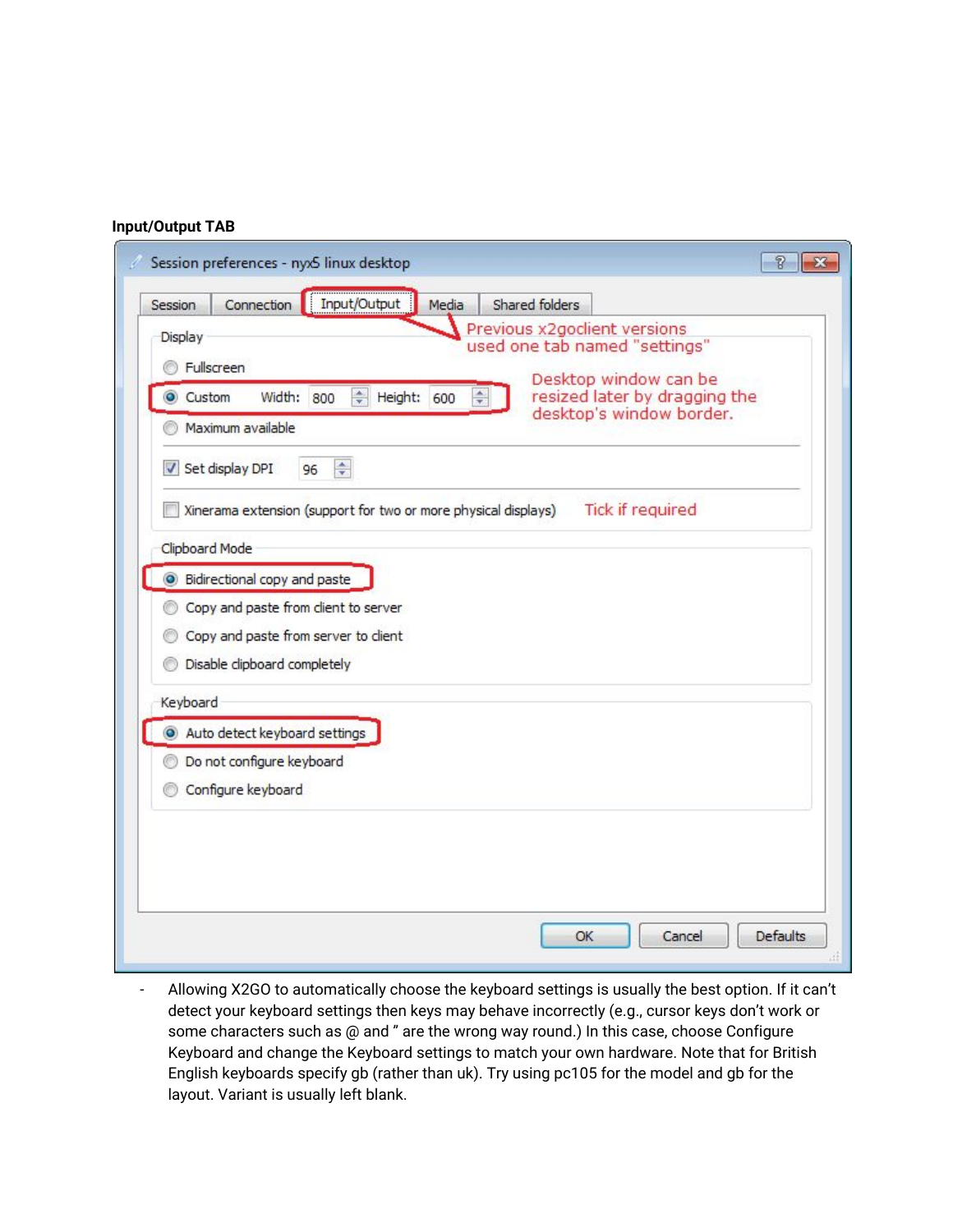#### **Media TAB**

| Sound<br>Uncheck this.<br>Enable sound support<br><sup>O</sup> PulseAudio<br>Use SSH port forwarding to tunnel<br>sound system connections through firewalls<br>$\backslash\!\!/$<br>esd<br>Client side printing support<br>Uncheck this. | Input/Output<br>Connection | ,,,,,,,,,,,,,,,,,,,,,,<br>Media<br> | Shared folders |  |
|-------------------------------------------------------------------------------------------------------------------------------------------------------------------------------------------------------------------------------------------|----------------------------|-------------------------------------|----------------|--|
|                                                                                                                                                                                                                                           |                            |                                     |                |  |
|                                                                                                                                                                                                                                           |                            |                                     |                |  |
|                                                                                                                                                                                                                                           |                            |                                     |                |  |
|                                                                                                                                                                                                                                           |                            |                                     |                |  |
|                                                                                                                                                                                                                                           |                            |                                     |                |  |
|                                                                                                                                                                                                                                           |                            |                                     |                |  |
|                                                                                                                                                                                                                                           |                            |                                     |                |  |
|                                                                                                                                                                                                                                           |                            |                                     |                |  |
|                                                                                                                                                                                                                                           |                            |                                     |                |  |

- **Uncheck** the the two boxes
- Disabling sound support and printing will increase performance, but this is optional.
- Click **OK** to finish configuring X2Go

#### **Start X2go Session**

-

- On the X2go home screen select the **'baby seal**' to start the session

| X X2Go Client              | $\mathbf{x}$<br>$\Box$ $\Box$                                                                                                                                                |
|----------------------------|------------------------------------------------------------------------------------------------------------------------------------------------------------------------------|
| Options<br>Session<br>Help |                                                                                                                                                                              |
| $\mathcal{D}$              |                                                                                                                                                                              |
| Session:<br>⋒              | Click here to connect<br>nyx5 linux desktop<br>to nyx5<br>@nyx5.itservices.manchester.ac.uk<br><b>D</b> MATE<br>800x600<br>guage.<br><b>II</b> O Disabled<br>$\triangledown$ |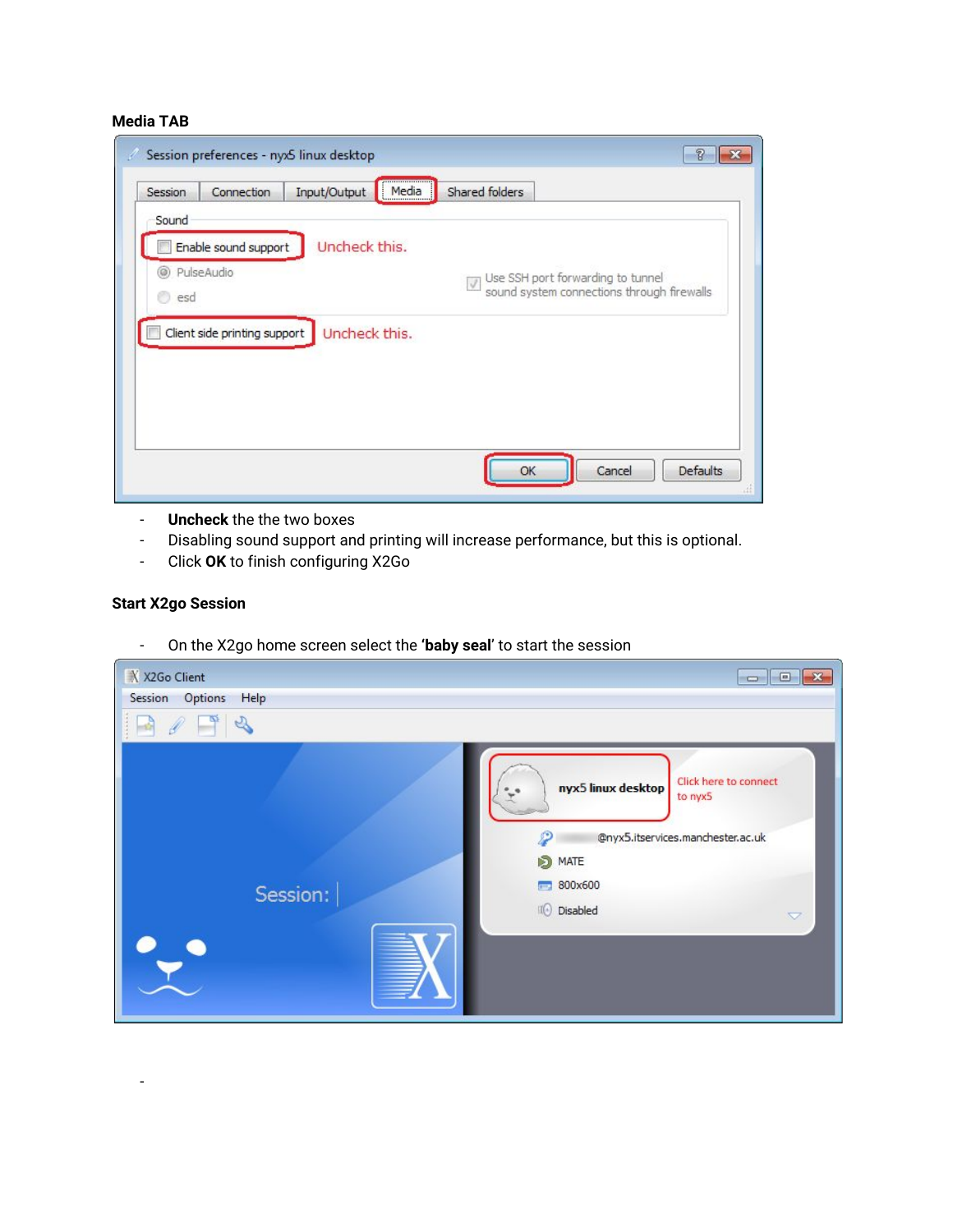- When prompted Enter your **central username** and **password**
- If you see the following pop up select **YES**



### 2. Log into iCSF

- Using the toolbar at the top of the Virtual Desktop open Terminal:
	- **- Applications -‐> System Tools -‐> Terminal (MATE Terminal)**
- You should have a white window with a prompt:

[username@nyx5/6/7 ~]\$

This is the command line. At the prompt type:

[username@nyx5/6/7 ~]\$ ssh -X *username*@incline256.itservices.manchester.ac.uk

*\*\* Replace username in the above with your actual IT username \*\*\**

- Press Enter
- You may get a prompt asking you to accept a key say ' $y \in S'$ . (You may get this frequently when connecting to iCSF, this is because there are several compute nodes and you may get a different key sometimes). Your password is your central password (When entering password you will not see any input). It takes a little bit of time for iCSF to decide which compute node to place you on. Occasionally you will get a timeout error and you are not logged on to iCSF – try again.
- You are now connected to an iCSF compute node. Notice that your prompt has changed to

[username@incline21 ~]\$

\*\*\* Please Note when logging in to the iCSF you will be logged directly on to a backend node. The *node is indicated by the 2 digit number in the above example the backend node is '01'. \*\*\**